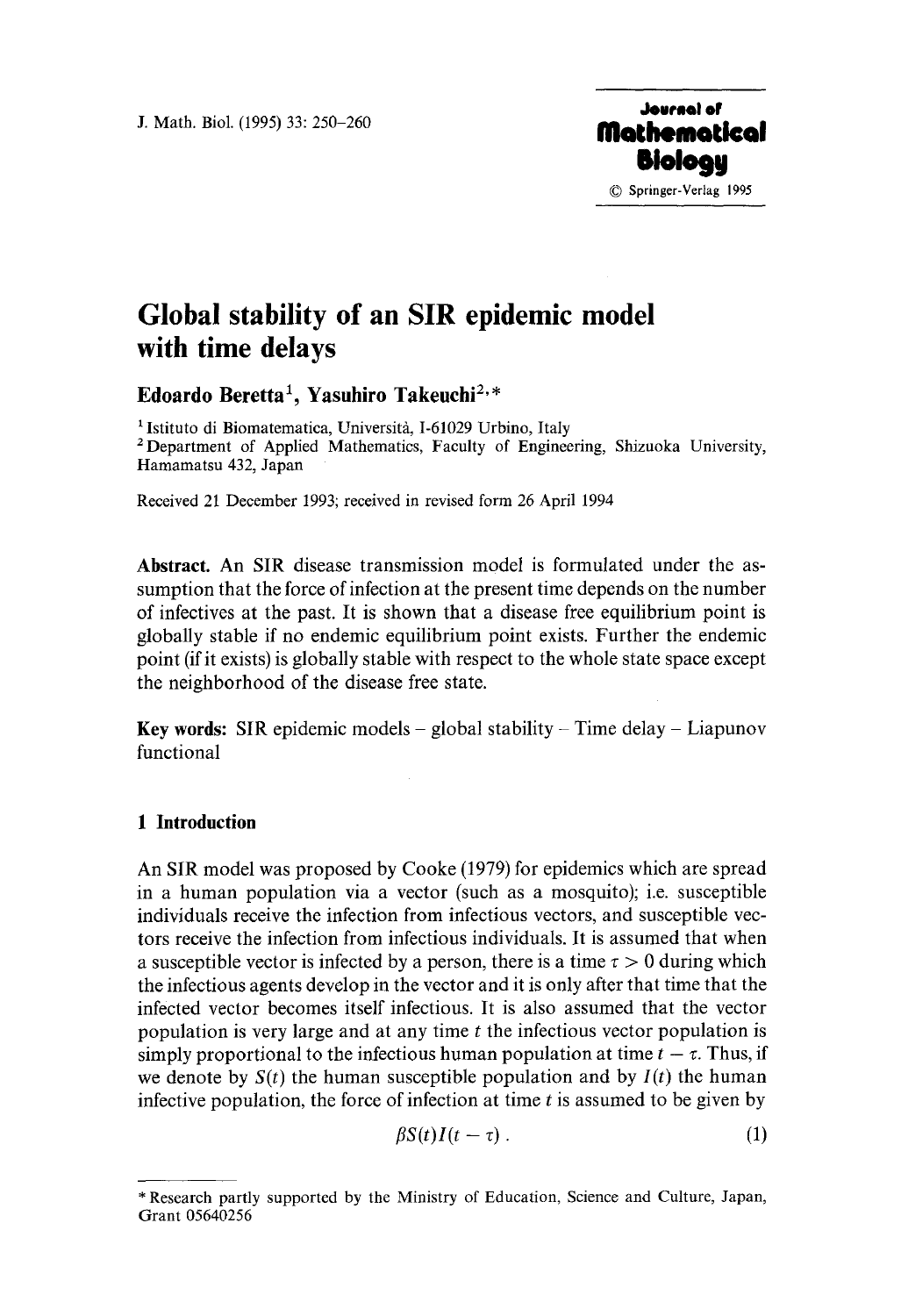However, it may be more realistic to assume that  $\tau$  is a distributed parameter and the force of infection  $(1)$  has to be substituted by

$$
\beta S(t) \int_0^{+\infty} f(\tau) I(t-\tau) d\tau , \qquad (2)
$$

where  $f(\tau)$  represents the fraction of vector population in which the time taken to become infectious is  $\tau$ . Further,  $f(\tau)$  is assumed to be non-negative, square integrable on  $R_{\pm 0} = [0, \infty)$  and satisfies

$$
\int_0^{+\infty} f(\tau) d\tau = 1, \qquad \int_0^{+\infty} \tau f(\tau) d\tau < +\infty . \tag{3}
$$

Beretta et al. (1988) assumed the delay kernel f to be a *y*-distribution (see, Sect. 3) and considered the system of ordinary differential equations obtained from the original set of delay-differential equations by using so called linear chain trick (see, McDonald, 1978). They gave a sufficient condition for a positive equilibrium state of the system to be globally asymptotically stable and also proved that the system with a "weak delay" is always globally asymptotically stable.

In this paper, we consider the stability properties of SIR-models expressed by delay-differential equations with distributed delays for which we do not assume the concrete form. The next section gives the model equations and introduce also the nomenclature. In Sects. 3 and 4, we consider the local and global stability respectively of the equilibria which express a disease free state and an endemic state. In Remark 3 of Sect. 4, it is underlined how the method of Liapunov functionals presented for the model with distributed delays can be applied to the case of discrete delays.

#### **2 Model equations and nomenclature**

The SIR model with vital dynamics (Hethcote 1976) is given by

$$
\dot{S}(t) = -\beta S(t)I(t) - \mu S(t) + \mu,
$$
  
\n
$$
\dot{I}(t) = \beta S(t)I(t) - \mu I(t) - \lambda I(t),
$$
  
\n
$$
\dot{R}(t) = \lambda I(t) - \mu R(t),
$$
\n(4)

where a population is divided into three classes denoted by  $S, I, R$ : susceptibles, infectives and recovered. The assumptions on the model are

a) The population considered has a constant size  $N$  and the variables are normalized to  $N = 1$ , that is,  $S(t) + I(t) + R(t) = 1$  for all t;

b) Births and deaths occur at equal rates  $\mu$  in N. All the newborns are susceptible.  $\mu$  is called a *daily death removal rate*;

c)  $\beta$  is the *daily contact rate*, *i.e.*, the average number of contacts per infective per day. A contact of an infective is an interaction which results in infection of the other individual if it is susceptible;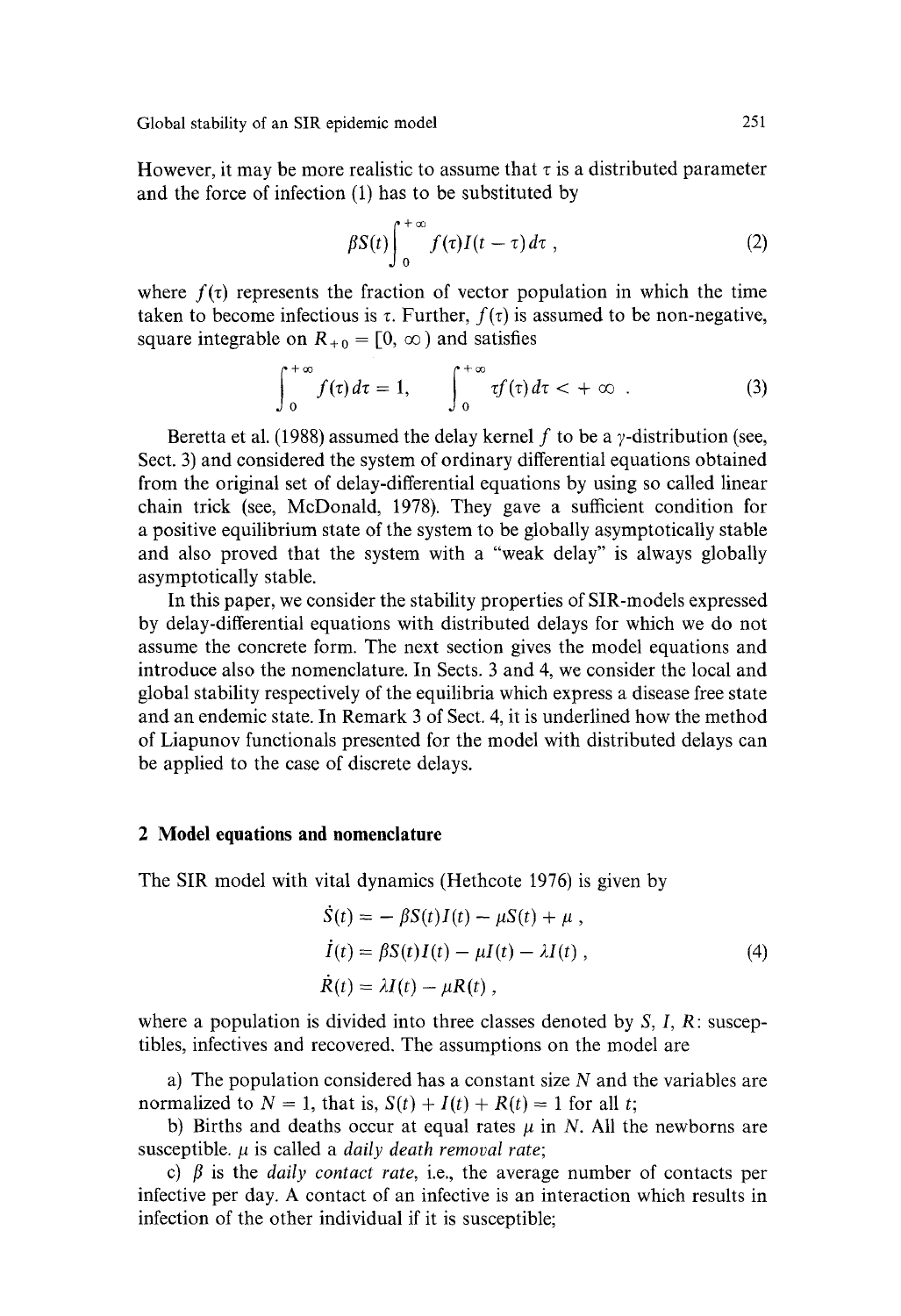d)  $\lambda$  is the *daily recovery removal rate* of the infectives. Of course,  $\beta, \mu, \lambda \in R_+$ .

If the force of infection (2) is inserted into the SIR model (4), we obtain

$$
\dot{S}(t) = -\beta S(t) \int_0^\infty f(s)I(t-s) ds - \mu S(t) + \mu,
$$
  
\n
$$
\dot{I}(t) = \beta S(t) \int_0^\infty f(s)I(t-s) ds - \mu I(t) - \lambda I(t),
$$
  
\n
$$
\dot{R}(t) = \lambda I(t) - \mu R(t).
$$
\n(5)

Because of the conservation law  $S(t) + R(t) + I(t) = 1$  for any  $t \in R$ , we can consider any pair of variables within three variables S, I, R. For example, let us consider  $x(t) = (S(t), I(t)) \in \Omega$ , where

$$
\Omega = \{ (S, I) \in R_{+0}^2 \mid S + I \le 1 \} . \tag{6}
$$

According to Kuang (1993), we denote  $C((-\infty, 0], R^2)$ , the Banach space of continuous functions mapping the interval ( $-\infty$ , 0] into  $R^2$  with the topology of uniform convergence; i.e., for  $\phi \in C((-\infty, 0], R^2)$ , the norm of  $\phi$  is defined as  $\|\phi\| = \sup_{\theta \in (-\infty, 0]} |\Phi(\theta)|$ , where  $|\cdot|$  is a norm in  $R^2$ . Furthermore, for  $\delta \geq 0$ ,  $x \in C((-\infty,\delta], R^2)$  and  $t \in [0,\delta],$  we define  $x_t \in C$  as  $x_t(\theta) = x(t + \theta) = (S(t + \theta), I(t + \theta))$  for  $\theta \in (-\infty, 0]$ . Then, system (5) can be written as

$$
\dot{\mathbf{x}}(t) = \mathbf{f}(\mathbf{x}_t) \tag{7}
$$

i.e., as an autonomous system of delay differential equations, where  $R(t)$  is given by  $R(t) = 1 - (S(t) + I(t))$  for any  $t \in [0, \delta)$ .

Denote by  $Q_H$  the set of non-negative functions  $\phi(\theta) = (\phi_1(\theta), \phi_2(\theta)) \in$  $C((- \infty, 0], R^2)$  such that  $\|\phi\| < H$ ,  $H \in R_+$  and  $\phi(0) > 0$ .

In this paper we will consider stability properties of system (7) with an initial values  $\phi \in Q_H$  at time  $t = 0$ . The following properties of system (7) are easy to check:

(i) The function  $f$  is Lipschitzian. This implies the local existence, uniqueness and continuous dependence on the i.c.  $\phi \in Q_H$  of the solution of (7) for all  $t \in [t_0, t_0 + \delta)$ .

(*ii*) If there exists  $t^* \in [t_0, t_0 + \delta)$  such that  $x_i(t^*) = 0$ , then  $f_i(x_{t^*}) \ge 0$ ,  $i = 1, 2$ . This property implies that, if  $\phi \in Q_H$  is a vector function with positive components, then the solution  $x(t)$  will remain positive for all  $t \in (0, \delta)$ . The proof of this property can be performed similarly to the proof given in Beretta and Takeuchi (1993). In particular, if  $\phi(0) = (S(0), I(0)) \in \Omega$ , then  $x(t) = (S(t), I(t)) \in \Omega$  for all  $t \in (0, \delta)$ .

*(iii)* Positive invariance of  $\Omega$  implies boundedness of the solutions of (7) for all  $t \in [0, \delta)$ . This in turn implies continuability of the solutions of (7), together with their properties of uniqueness and continuous dependence on i.c. up to  $\delta = +\infty$ , i.e., for all  $t \in [0, +\infty)$ .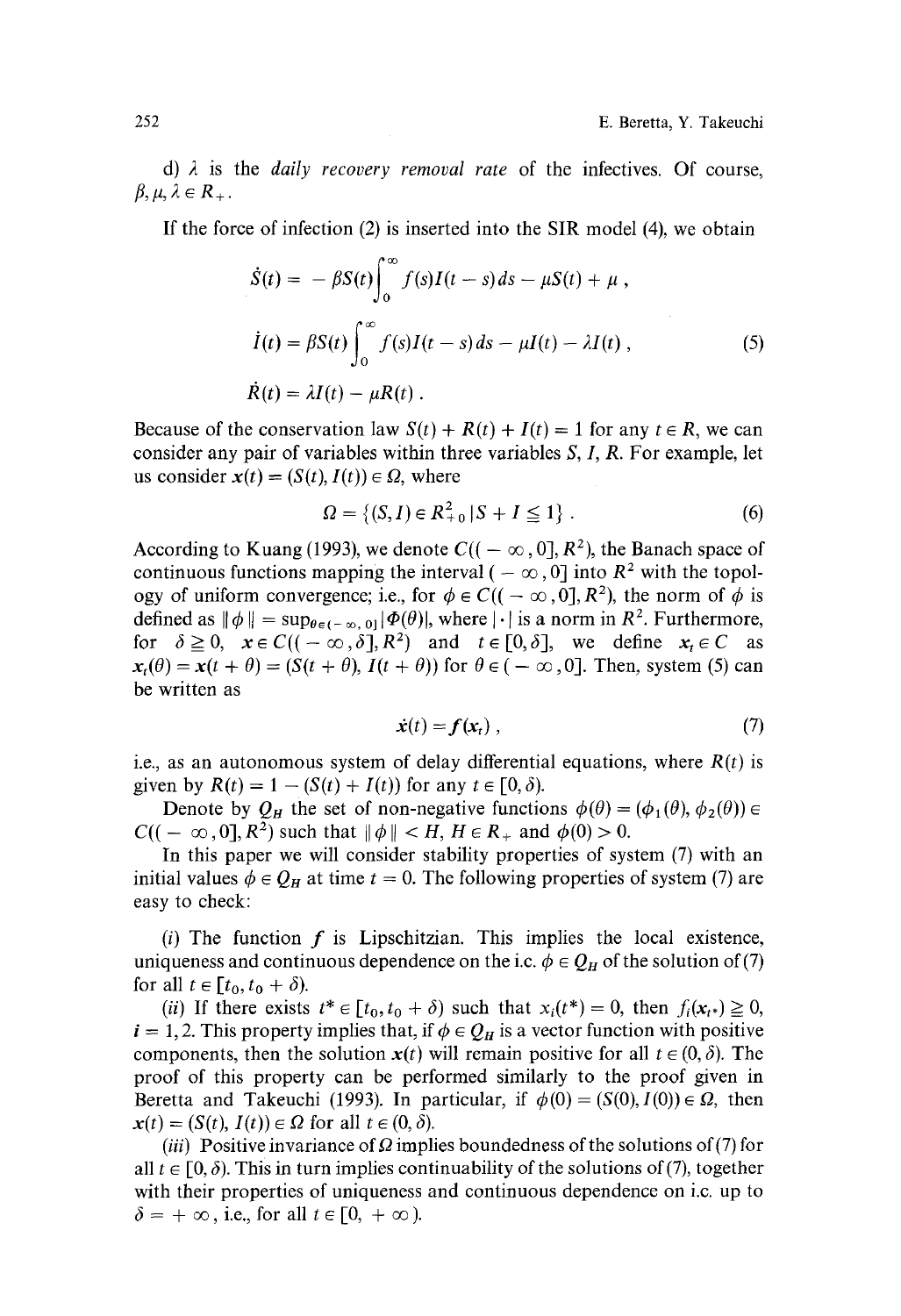*(iv)* The equilibria of (5) satisfying  $S(t) = S^*$ ,  $I(t) = I^*$ ,  $R(t) = R^*$  for all  $t \in R$  are as follows:

*(iv-a)* The endemic equilibrium point is given by  $E_{+} = (S^*, I^*) = ((\mu + \lambda)/\beta,$  $\mu(1 - S^*)/BS^*$  provided that  $\beta > \mu + \lambda$ ;

*(iv-b)* The disease free equilibrium point is given by  $E_0 = (S^* = 1, I^* = 0)$ which exists for all parameter values.

Let us remark that the equilibrium component for  $R$  of the endemic state is simply given by  $R^* = 1 - (S^* + I^*)$  or equivalently, by  $R^* = \lambda I^* / \mu$ .

In the following, we study the stability properties of the equilibria of (5) by using the method of Liapunov functionals. Since (5) can be set in the form (7), if we centre the variables on the equilibrium  $(E_{+}$  or  $E_{0}$ ), we obtain an autonomous system of delay differential equations

$$
\dot{\mathbf{x}}(t) = \mathbf{f}(\mathbf{x}_t) \tag{8}
$$

where the equilibrium is  $x = 0$ . Then, we will use the following result (Kuang 1993; Corollary 5.2, p. 30):

**Theorem 1** Assume that  $\omega_1(\cdot)$  and  $\omega_2(\cdot)$  are nonnegative continuous scalar *functions:*  $R_{+0} \rightarrow R_{+0}$  *such that*  $\omega_1(0) = \omega_2(0) = 0$ ,  $\lim_{r \to +\infty} \omega_1(r) = +\infty$ *and that*  $V: C \rightarrow R$  *is continuous and satisfies* 

$$
V(\phi) \ge \omega_1(|\phi(0)|), \qquad V(\phi)|_{(8)} \le -\omega_2(|\phi(0)|) \,. \tag{9}
$$

*Then the solution*  $x = 0$  *of equation* (8) *is uniformly stable and every solution is bounded. If in addition,*  $\omega_2(r) > 0$  for  $r > 0$ , then  $x = 0$  is globally asymp*totically stable.* 

Concerning the various definitions of stability, we refer to the recent book by Kuang (1993).

#### **3 Local stability**

We consider the local asymptotic stability of the equilibria.

**Theorem 2** *Whenever*  $E_+$  *of* (5) *exists, it is locally asymptotically stable.* 

*Proof.* System (5) is centred on  $E_+$  by introducing  $u_1 = S - S^*$ ,  $u_2 = I - I^*$ and its linear part becomes  $\lambda + \infty$ 

$$
\dot{u}_1(t) = -(\beta I^* + \mu)u_1 - \beta S^* \int_0^{+\infty} f(s)u_2(t-s) ds ,
$$
  

$$
\dot{u}_2(t) = \beta I^* u_1 - (\lambda + \mu)u_2 + \beta S^* \int_0^{+\infty} f(s)u_2(t-s) ds .
$$
 (10)

Let us consider the Liapunov functional

$$
V(u_t) = \frac{1}{2}u_2^2(t) + \frac{1}{2}w(u_1(t) + u_2(t))^2 + \frac{1}{2}\beta S^* \int_0^{+\infty} f(s) \int_{t-s}^{+\infty} u_2^2(v) dv ds
$$
 (11)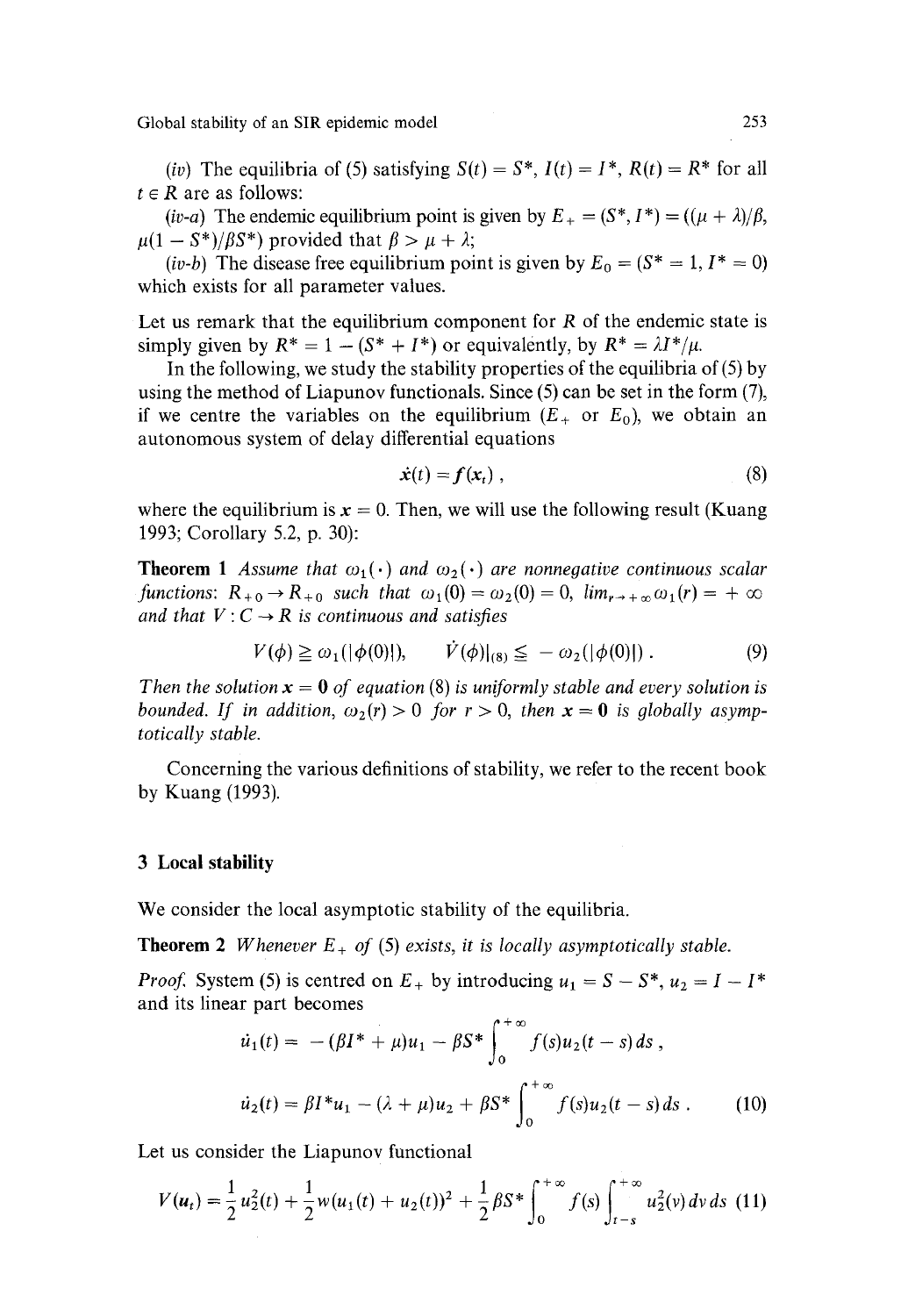where  $w > 0$  is a constant. Let us observe that

$$
V(u_t) \geq \omega_1(|u(t)|) = \frac{1}{2}u_2^2(t) + \frac{1}{2}w(u_1(t) + u_2(t))^2,
$$
 (12)

where  $\omega_1$  is a positive definite quadratic form of  $u_1$  and  $u_2$ , since  $w > 0$ . Hence,  $\omega_1 \geq 0$ ,  $\omega_1 = 0$  iff  $|\mathbf{u}(t)| = 0$  and  $\lim_{|\mathbf{u}(t)| \to +\infty} \omega_1(|\mathbf{u}(t)|) = +\infty$ .

Furthermore, the time derivative of  $V(u_t)$  along the solution of system (10) becomes

$$
\dot{V}(\mathbf{u}_{t})|_{(10)} = -\mu w u_{1}^{2} - (\lambda + \mu)(1 + w)u_{2}^{2} + \frac{1}{2}\beta S^{*}u_{2}^{2} \n+ \beta S^{*}u_{2} \int_{0}^{+\infty} f(s)u_{2}(t - s) ds + [\beta I^{*} - w(2\mu + \lambda)]u_{1}u_{2} \n- \frac{1}{2}\beta S^{*} \int_{0}^{+\infty} f(s)u_{2}^{2}(t - s) ds \n\leq - \mu w u_{1}^{2} - (\lambda + \mu)(1 + w)u_{2}^{2} + \beta S^{*}u_{2}^{2} \n\leq - \mu w(u_{1}^{2} + u_{2}^{2}) = - \omega_{2}(|\mathbf{u}(t)|)
$$
\n(13)

where the first inequality of (13) is obtained by choosing w as  $\beta I^* = w(2\mu + \lambda)$ and  $\omega_2(|u(t)|) = \mu w(u_1^2 + u_2^2) = \mu w |u(t)|^2$ . Note that  $\beta S^* = \mu + \lambda$  and

$$
\beta S^* u_2 \int_0^{+\infty} f(s) u_2(t-s) ds \leq \frac{1}{2} \beta S^* u_2^2 + \frac{1}{2} \beta S^* \int_0^{+\infty} f(s) u_2^2(t-s) ds.
$$

This and Theorem 1 complete the proof.  $\Box$ 

Now let us consider the local asymptotic stability of  $E_0$  of (5). It is convenient to choose the variables  $(I, R)$  instead of  $(S, I)$  and to consider the linearized system of (5) around  $E_0 = (I = 0, R = 0)$  as follows:

$$
\dot{I}(t) = -(\mu + \lambda)I(t) + \beta \int_0^{+\infty} f(s)I(t - s) ds
$$
\n
$$
\dot{R}(t) = \lambda I(t) - \mu R(t) .
$$
\n(14)

Since the equation for  $I(t)$  is decoupled from that for  $R(t)$ , the characteristic equations for (14) becomes

$$
(A + \mu)(A + \mu + \lambda - \beta F(A)) = 0, \qquad (15)
$$

where  $F(A)$  is the Laplace transform of  $f(s)$ . Of course, one characteristic root is  $A = -\mu < 0$ . Therefore, to derive a necessary and sufficient condition for the asymptotic stability of  $E_0$ , we need to consider the equation

$$
A + \mu + \lambda - \beta F(A) = 0, \qquad (16)
$$

associated with the stability problem of the trivial solution  $I = 0$  of the first equation in (14):

$$
\dot{I}(t) = -(\mu + \lambda)I(t) + \beta \int_0^{+\infty} f(s)I(t-s) ds . \qquad (17)
$$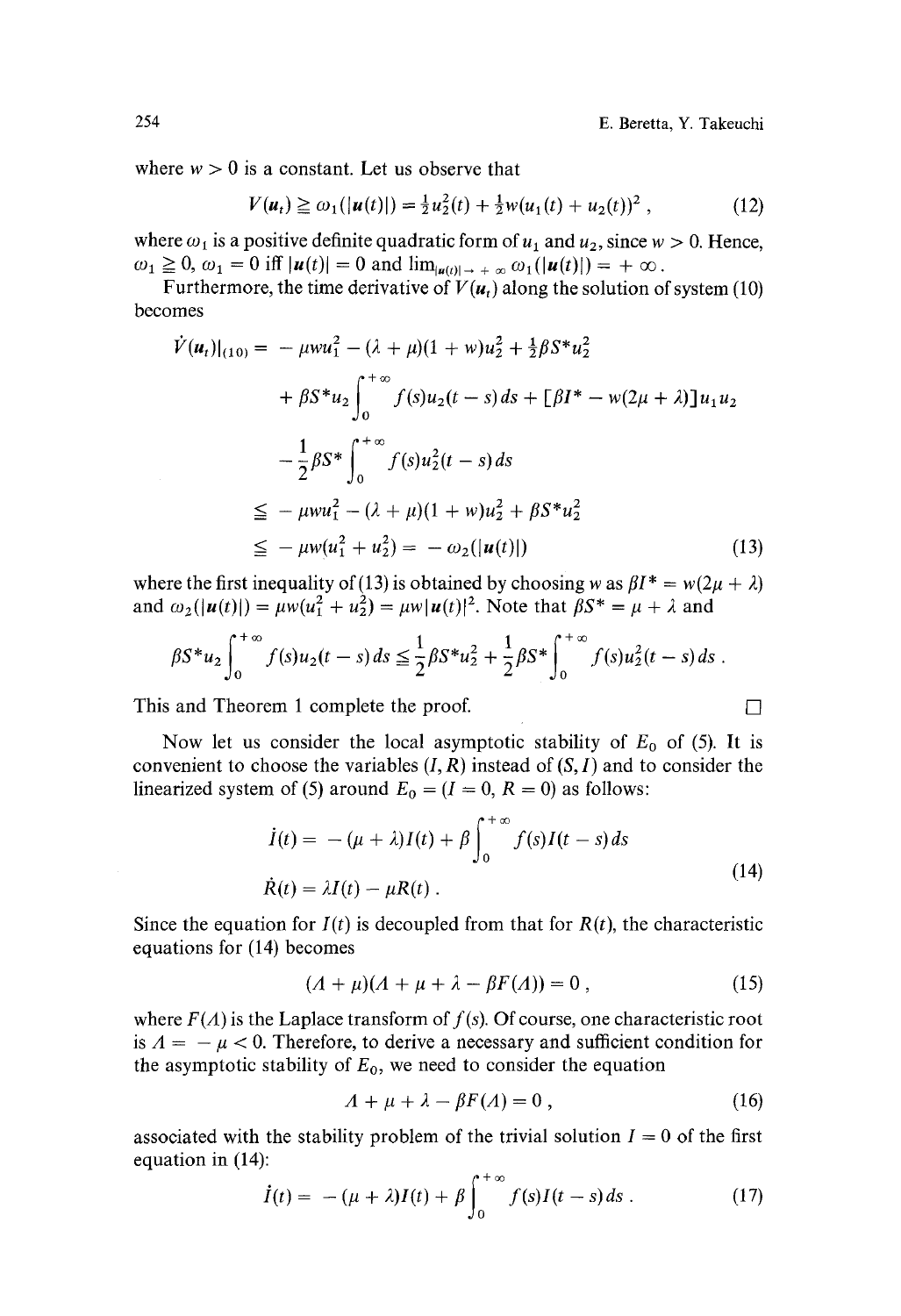We can prove the following:

**Theorem 3** A necessary and sufficient condition for  $E_0$  of (14) to be asymp*totically stable is* 

$$
\beta < \mu + \lambda \tag{18}
$$

*Proof.* Since  $\phi(\theta) \ge 0$  for any  $\theta \in (-\infty, 0]$  and  $\phi(0) > 0$ ,  $I(t) > 0$  for all  $t \ge 0$ , where  $I(t)$  is any solution of (17). Therefore, it is enough to consider the Liapunov functional

$$
V(I_t) = I(t) + \beta \int_0^{+\infty} f(s) \int_{t-s}^t I(v) dv ds \qquad (19)
$$

which satisfies that  $V(I_t) \geq I(t) = |I(t)|$  for any  $t \geq 0$ . Furthermore,

$$
\dot{V}(I_t)|_{(17)} = (\beta - (\mu + \lambda))I(t) \tag{20}
$$

Therefore, if (18) holds true,  $E_0$  is asymptotically stable.

Next, we will prove the necessity part. First let us consider the case  $\beta > \mu + \lambda$ . Assume that  $I = 0$  of (17) is stable. This means that for any  $\varepsilon > 0$ there exists a  $\delta(\varepsilon)$ ,  $\delta \leq \varepsilon$  such that  $I(t) < \varepsilon$  for any  $t > 0$  and for any  $\phi \in Q_{\delta}$ . Since  $\phi(\theta)$  is continuous, nonnegative and not identically vanishing for any  $\theta \in (-\infty, 0], V(I_0) = \alpha > 0.$  Furthermore, for  $t > 0$ ,  $V(I_t) \leq I(t) + \beta T$  $\max{\varepsilon, \delta} = I(t) + \beta T \varepsilon$ , where  $0 < T = \int_0^\infty f(s) s \, ds < +\infty$  by (3). Let us consider now (20) where  $I(t) \geq V(I_t) - \beta T \varepsilon$ . We obtain

$$
\dot{V}(I_t) \geq (\beta - (\mu + \lambda)) V(I_t) - (\beta - (\mu + \lambda)) \beta T \varepsilon, \quad V(I_0) = \alpha,
$$

which gives rise to the following inequality:

$$
V(I_t) \geq \beta T \varepsilon + (\alpha - \beta T \varepsilon) \exp\{(\beta - (\mu + \lambda))t\}
$$

for all  $t \geq 0$ . Hence

$$
I(t) \ge V(I_t) - \beta T \varepsilon \ge (\alpha - \beta T \varepsilon) \exp\{(\beta - (\mu + \lambda))t\}
$$
 (21)

for all  $t \ge 0$ . Therefore, if we choose  $0 < \varepsilon < \alpha/(\beta T)$ , we obtain that  $\lim_{t\to +\infty} I(t) = +\infty$ , giving rise to a contradiction with stability of  $I = 0$ .

For the case  $\beta = \mu + \lambda$ , we observe that  $\Lambda = 0$  is a characteristic root of (16), since  $F(0) = 1$ . Therefore,  $E_0$  is not asymptotically stable for this case. This completes the proof.

*Remark 1.* To appreciate the usefulness of Liapunov functionals, let us try to prove the necessity part of Theorem 3 by using only the characteristic equation (16). We know that  $A = 0$  is a characteristic root of (16) when  $\beta = \mu + \lambda$ . Furthermore, from (16), Re  $\Lambda = -\lambda - \mu + \beta \text{Re}F(\Lambda)$ . Therefore,

$$
\left. \frac{\partial \operatorname{Re} A}{\partial \beta} \right|_{A=0} = \operatorname{Re} F(0) = 1 > 0 , \qquad (22)
$$

i.e., for  $\beta = \mu + \lambda$  one characteristic root of (16) crosses the imaginary axis at the origin and (for  $\beta > \mu + \lambda$ ) enters in the right hand side of the complex plane. In general, (since we do not suppose the concrete form of  $F(A)$ ), only by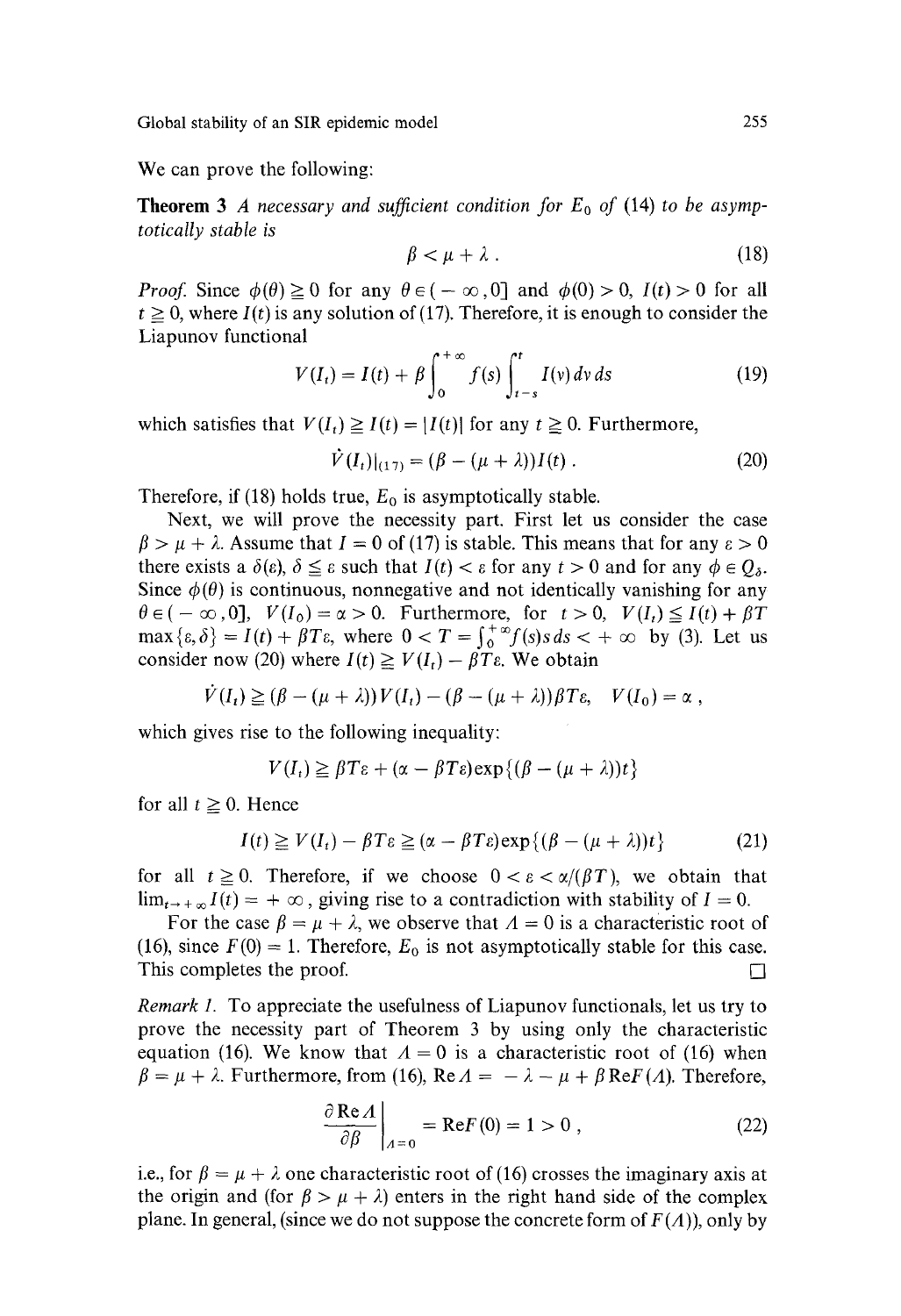using the characteristic equation (16), we cannot exclude the possibility that for some  $\beta > \mu + \lambda$  the characteristic roots of (16) again cross the imaginary axis entering in the left hand side of the complex plane and restabilizing  $E_0$ . Of course, because of (22), if such a cross occurs, this must be for some  $A = +i\omega$ for  $\omega > 0$ .

We can exclude the possibility that such a cross with the imaginary axis occurs if we specify the analytical form of the delay kernel (in agreement with the result of Theorem 3). For example, let us assume that  $f(s)$  is a *y*-distribution, i.e.,

$$
f(s) = \frac{s^{p-1}}{(p-1)!} \alpha^p e^{-\alpha s},
$$
\n(23)

where  $\alpha > 0$ ,  $s \ge 0$  and  $p \in \{1, 2, \ldots\}$ . Its Laplace transform is

$$
F(A) = \left(\frac{\alpha}{\alpha + A}\right)^p.
$$
 (24)

Then, we can prove

**Corollary** *If the kernel f is a y-function (23), then*  $A = \pm i\omega$ ,  $\omega > 0$  *cannot be characteristic roots of* (16).

*Proof.* Consider the characteristic equation (16) for  $\Lambda = i\omega$ ,  $\omega > 0$  and with  $F(\Lambda)$  given by (24). We obtain

$$
(\alpha + i\omega)^p i\omega + (\mu + \lambda)(\alpha + i\omega)^p - \beta \alpha^p = 0.
$$
 (25)

Let us introduce the auxiliary angle variable  $\theta$  with tan  $\theta = \omega/\alpha$ , for  $0 < \theta < \pi/2$ . From (25), we obtain

$$
e^{ip\theta}(i\omega + \mu + \lambda) = \beta(\cos \theta)^p, \quad p = 1, 2, \dots
$$
 (26)

The imaginary part of (26) is expressed as  $\omega \cos(p\theta) + (\mu + \lambda)\sin(p\theta) = 0$ and we have  $p\theta = -\arctan{\{\omega/(\lambda + \mu)\}}$ . From the definition of  $\theta$ , we have  $\text{partan}\{\omega/\alpha\}=-\arctan\{\omega/(\mu+\lambda)\},\,$  which has no solution for any  $p = 1, 2, \ldots$  and  $\omega > 0$ . The same proof can be performed for  $\Lambda = -i\omega$  and  $\omega > 0$ . This completes the proof.

### **4 Global stability**

Now let us consider the global asymptotic stability of the equilibria.

**Theorem 4** *The positive equilibrium point*  $E_{+}$  *of* (5) *is globally asymptotically stable with respect to the set*  $\tilde{Q} = \{(S, I) \in \Omega | S < S^* + I^* \}.$ 

*Proof.* For the proof it is convenient to choose the variables  $(I, R)$  instead of  $(S, I)$  in order to have only one integro-differential equation. Let us consider

$$
\dot{I}(t) = \beta(1 - I - R) \int_0^{+\infty} f(s)I(t - s)ds - \beta S^*I
$$
  

$$
\dot{R}(t) = \lambda I - \mu R,
$$
 (27)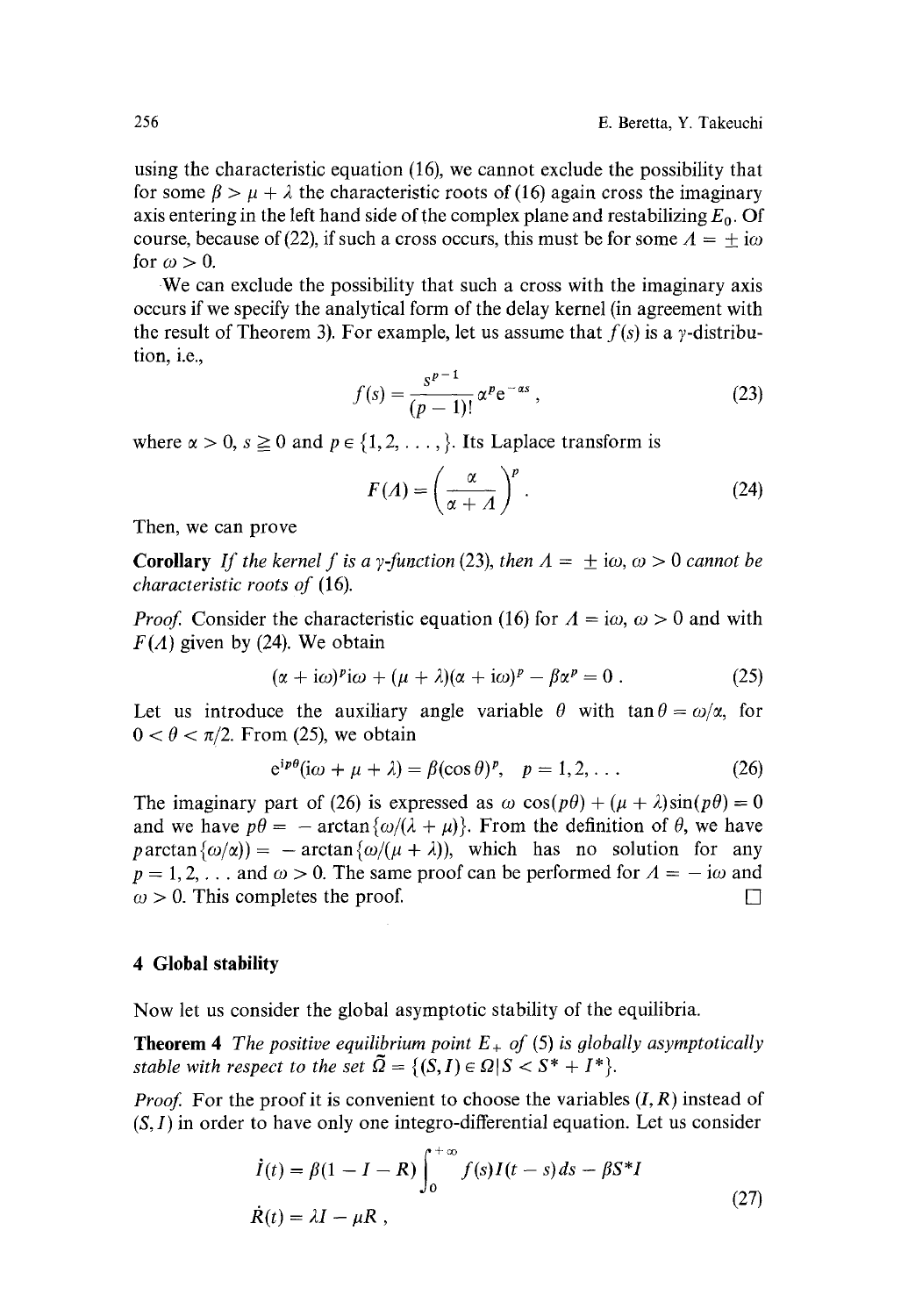where  $(R, I) \in \Omega_1 = \{(R, I) \in R_+^2 | R + I \leq 1\}$ . We centre (27) on  $E_+ = (I^*, R^*)$ by introducing  $u_1 = I - I^*$  and  $u_2 = R - R^*$  with  $(u_1, u_2) \in \tilde{\Omega} = \{(u_1, u_2) \in \tilde{\Omega}\}$  $R^2$  $- I^* \le u_1$ ,  $- 100$   $u_2$ ,  $u_1 + u_2 \le S^*$ . We obtain

$$
\dot{u}_1(t) = \beta(S^* - u_1 - u_2) \int_0^{+\infty} f(s)u_1(t-s)ds - \beta(I^* + S^*)u_1 - \beta I^*u_2,
$$
  
\n
$$
\dot{u}_2(t) = \lambda u_1 - \mu u_2,
$$
\n(28)

for which we consider the Liapunov functional such as

$$
V(u_t) = \frac{w_1}{2}u_1^2 + \frac{w_2}{2}u_2^2 + \frac{1}{2}w_1\beta(I^* + S^*)\int_0^{+\infty}f(s)\int_{t-s}^t u_1^2(u)\,du\,ds\,,\tag{29}
$$

where  $w_i > 0$  for  $i = 1, 2$  are positive constants. Then  $V(u_i) \ge k(u_1^2(t) + u_2^2(t))/2$ , where  $k = \min\{w_1, w_2\} > 0$ . If we choose  $-w_1\beta I^* + w_2\lambda = 0$ , then the time derivative of  $V(u_t)$  along the solution of system (26) becomes

$$
\dot{V}(u_t)|_{(26)} = -w_2 \mu u_2^2 - \frac{1}{2} w_1 \beta (I^* + S^*) u_1^2
$$
  
+  $w_1 \beta (S^* - u_1 - u_2) u_1 \int_0^{+\infty} f(s) u_1(t - s) ds$   

$$
- \frac{1}{2} w_1 \beta (I^* + S^*) \int_0^{+\infty} f(s) u_1^2(t - s) ds
$$
  

$$
= -w_2 \mu u_2^2 - \frac{1}{2} w_1 \beta \int_0^{+\infty} f(s) [v(t, s) \cdot A(t) v(t, s)] ds \qquad (30)
$$

where  $v(t, s) = \text{col}(u_1(t), u_1(t - s))$  and

$$
A(t) = \begin{pmatrix} I^* + S^* & - (S^* - (u_1 + u_2)) \\ - (S^* - (u_1 + u_2)) & I^* + S^* \end{pmatrix}.
$$

the matrix  $A$  is positive definite if

$$
-I^* < u_1 + u_2 < I^* + 2S^*,\tag{31}
$$

where the inequality of the right hand side in (31) is trivially true in  $\tilde{\Omega}_1$ , since  $u_1 + u_2 \le S^*$ . Now, for any  $\varepsilon > 0$ , consider  $\Omega_{1,\varepsilon} = \{u \in \Omega_1 | u_1 + u_2 > -I^* + \varepsilon\}.$ Then for any  $u \in \Omega_{1,\varepsilon}$ , there exists a minimum eigenvalue of A which is strictly positive. Let us denote such an eigenvalue as  $\overline{\lambda}_{\epsilon}$ . We have

$$
[\mathbf{v}(t,s)\cdot A(t)\mathbf{v}(t,s)] \geq \bar{\lambda}_{s}(u_1^2(t) + u_1^2(t-s))\,. \tag{32}
$$

By substituting (32) in (30), we obtain

$$
\dot{V}(\boldsymbol{u}_t)|_{(28)} \leq -w_2 \mu u_2^2 - \frac{1}{2} w_1 \beta \bar{\lambda}_t \bigg[ u_1^2 + \int_0^{+\infty} f(s) u_1^2(t-s) ds \bigg] \leq -\delta(u_1^2 + u_2^2), \tag{33}
$$

where  $\delta = \min[w_2 \mu, w_1 \beta \overline{\lambda}_2/2]$ .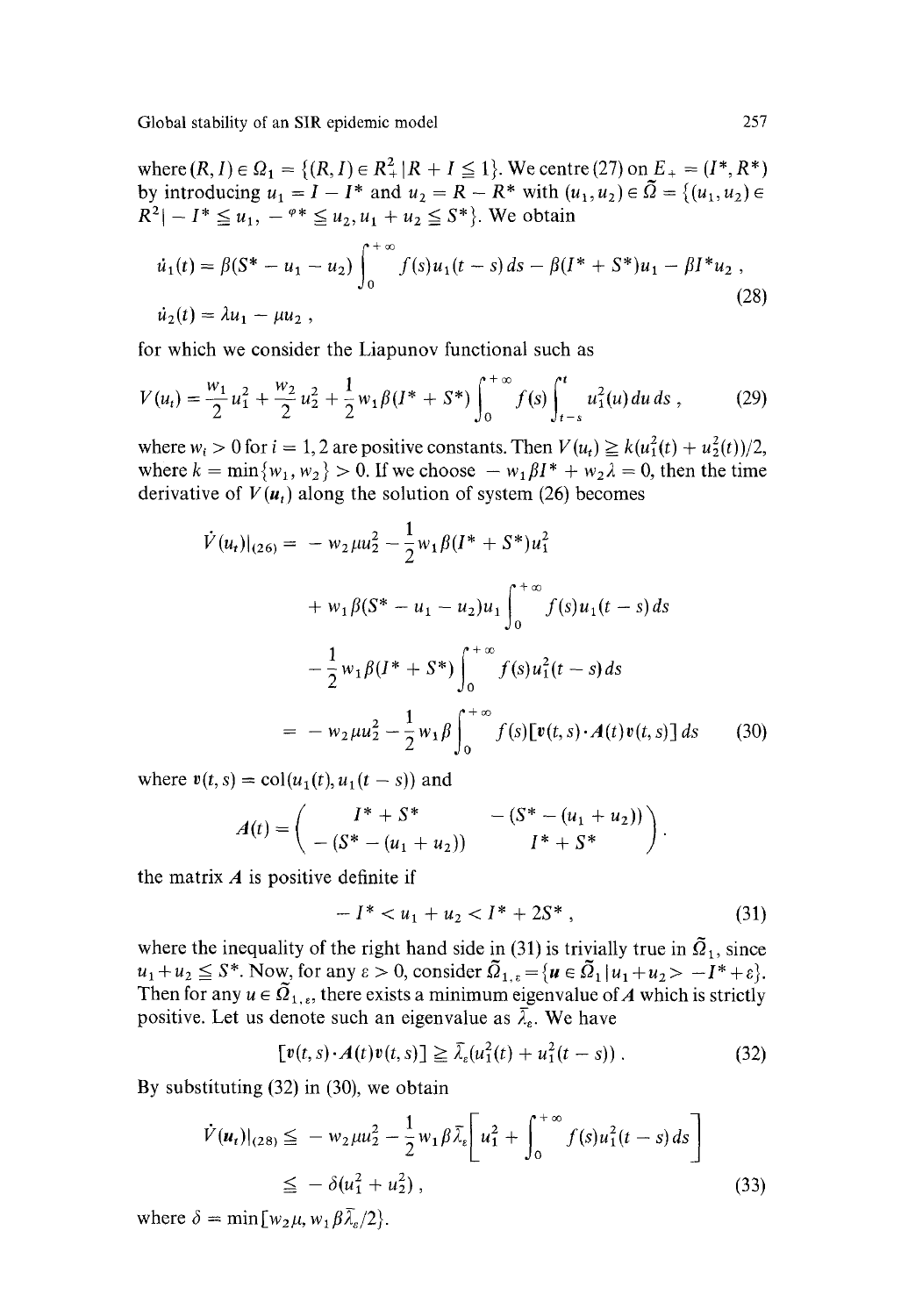Now note that the set  $u_1 + u_2 > -1^*$  corresponds with  $I + R > R^*$ , which is identical with  $\tilde{Q}$ . Since  $S(t) = 1 - (I(t) + R(t))$  for all  $t > 0$ , this completes the proof.  $\Box$ 

*Remark 2.* For the linearized system, it has been proved that the endemic state  $E_{+}$  is always locally asymptotically stable without any restriction on the variables space, if  $E_{+}$  exists (Theorem 2). Further, Theorem 3 implies that the disease free state  $E_0$  is not locally asymptotically stable when  $E_+$  exists. On the other hand, Theorem 4 ensures the global asymptotic stability of  $E_{+}$  only for the restricted variables space  $\tilde{\Omega}$ . This suggests that the global asymptotic stability of  $E_+$  is true for whole space  $\Omega$  defined by (6). This is an open problem.

Let us consider now the global asymptotic stability of  $E_0$ . For this case, we can prove it without any restriction on the variable space:

**Theorem 5** *Whenever* (18) *is true, equilibrium*  $E_0$  *of* (5) *is globally asymptotically stable with respect to*  $\Omega$ *.* 

*Proof.* We choose again the variables  $(I, R)$  and consider the space  $\tilde{\Omega} = \{(I, R) \in R_{+0}^2 | R + I \leq 1\}$  which corresponds to  $\Omega$ . The equations for  $(I, R)$  are

$$
\dot{I}(t) = -(\mu + \lambda)I(t) + \beta S(t) \int_0^{+\infty} f(s)I(t-s) ds
$$
\n
$$
\dot{R}(t) = \lambda I(t) - \mu R(t) ,
$$
\n(34)

where  $0 \leq S \leq 1$  and  $(I, R) \in \tilde{\Omega}$ . Whenever (18) is true, the positive equilibrium  $E_{+}$  is not feasible and equilibrium  $E_0 = (S^* = 1, R^* = 0, I^* = 0)$  in  $\tilde{\Omega}$  simply becomes  $E_0 = (0, 0)$  for (34).

Let us consider the following Liapunov functional

$$
V(\mathbf{x}_t) = I(t) + wR(t) + \beta \int_0^{+\infty} f(s) \int_{t-s}^t I(u) \, du \, ds \,, \tag{35}
$$

where  $w > 0$ . Then  $V(x_t) \ge \min\{1, w\}(I(t) + R(t))$  for any  $t \ge 0$ . Further,

$$
\dot{V}(\mathbf{x}_t)|_{(34)} = -(\mu + \lambda)I(t) + \beta I(t) + w\lambda I(t) - w\mu R(t)
$$
  
+  $\beta S(t) \int_0^{+\infty} f(s)I(t-s)ds - \beta \int_0^{+\infty} f(s)I(t-s)ds$   

$$
\leq -[(\mu + \lambda) - \beta]I(t) + w\lambda I(t) - w\mu R(t).
$$
 (36)

Here the last inequality is true because that  $0 \leq S \leq 1$ . Choose  $w = [(\mu + \lambda) - \beta]/(2\lambda)$  which is positive, since (18) is true. Then we have

$$
\dot{V}(x_t)|_{(34)} \leq -\frac{1}{2}[(\mu + \lambda) - \beta]I(t) - w\mu R(t) \leq -k(I(t) + R(t)) = -k|x(t)|_1,
$$
\n(37)

for any  $t \ge 0$ , where  $k = \min\{(\mu + \lambda - \beta)/2, w\mu\}$ . Hence, the global stability of  $E_0$  follows.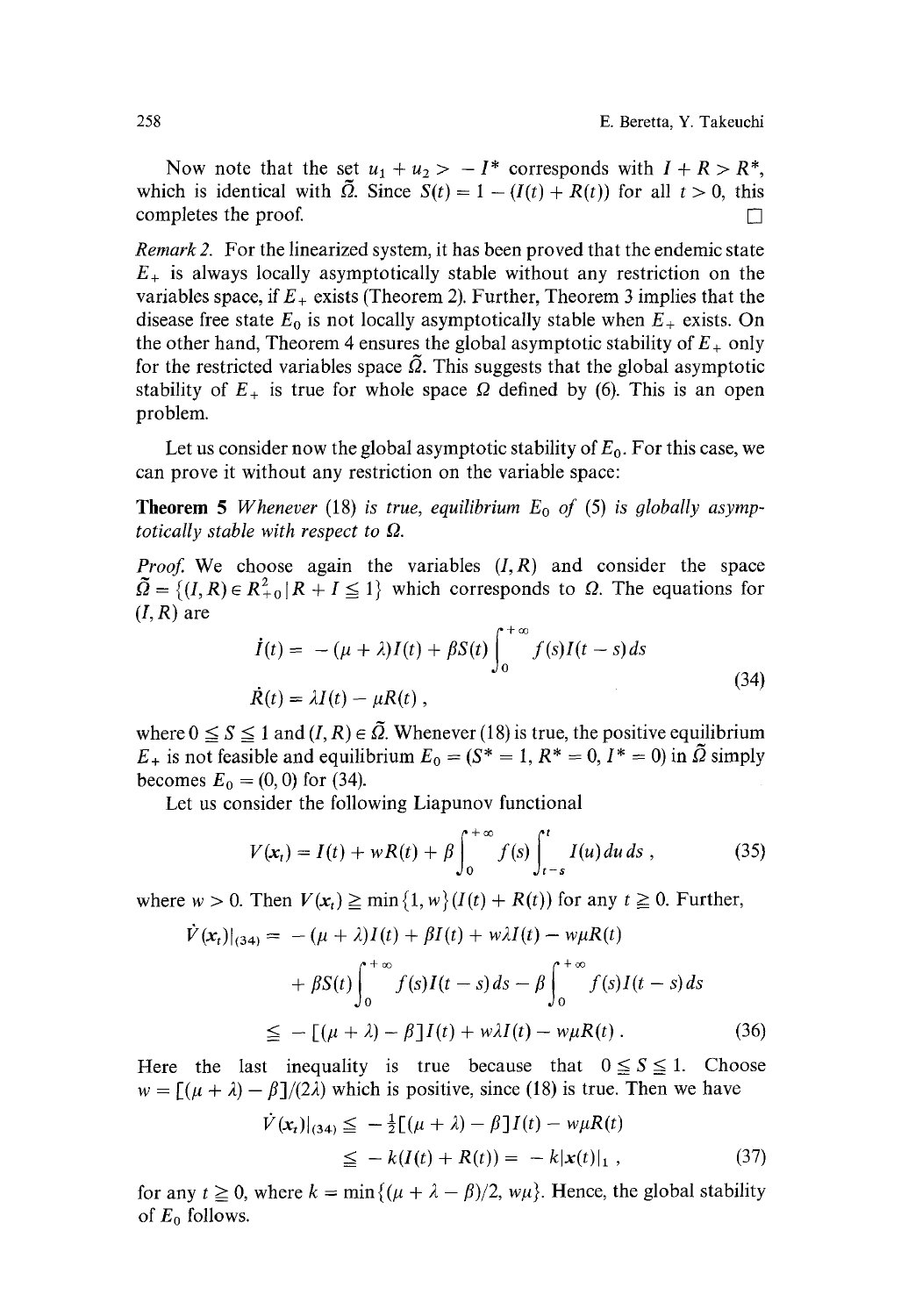*Remark 3.* If we insert the force of infection (1) into the SIR model with vital dynamics (4), we obtain

$$
\hat{S}(t) = -\beta S(t)I(t-\tau) - \mu S(t) + \mu,
$$
\n
$$
\dot{I}(t) = \beta S(t)I(t-\tau) - \mu I(t) - \lambda I(t),
$$
\n
$$
\dot{R}(t) = \lambda I(t) - \mu R(t).
$$
\n(38)

We claim that all the stability properties of the endemic equilibrium point  $E_{+}$  for  $\beta > \mu + \lambda$  and of the disease free equilibrium point  $E_0$  proved for the model with distributed delays still hold true for the discrete SIR delay model. This claim can be checked by the Liapunov functionals obtained from ones for the distributed delay model simply by substituting in them  $f(s)$  with  $\delta(s - \tau)$ , i.e., with the delta Dirac function, and applying Theorem 1. We will check this claim just for Theorem 2, the other results can be proved similarly.

By using the change of variables  $u_1 = S - S^*$ ,  $u_2 = I - I^*$  in (38) and considering their linear parts, we obtain

$$
\begin{aligned} \n\dot{u}_1(t) &= \ -\left(\beta I^* + \mu\right)u_1 - \beta S^* u_2(t - \tau) \,, \\ \n\dot{u}_2(t) &= \beta I^* u_1 - \beta S^* u_2 + \beta S^* u_2(t - \tau) \,, \n\end{aligned} \tag{39}
$$

which are to be compared with (10), where  $E_{+}$  has been transformed into the trivial solution  $u_1 = u_2 = 0$  of (39). Then we can prove:

**Theorem 6.** *Whenever it exists, the positive equilibrium point*  $E_{+}$  *of* (38) *is locally asymptotically stable.* 

*Proof.* (11) suggests to consider the Liapunov functional

$$
\dot{V}(u_t) = \frac{1}{2}u_2^2(t) + \frac{1}{2}w(u_1(t) + u_2(t))^2 + \frac{1}{2}\beta S^* \int_{t-\tau}^t u_2^2(v) dv \qquad (40)
$$

where  $w > 0$  is a constant.

According to Theorem 1, let us remark that

$$
V(u_t) \geq \omega_1(|u(t)|) = \frac{1}{2}u_2^2(t) + \frac{1}{2}w(u_1(t) + u_2(t))^2,
$$

where  $\omega_1$  is a positive definite quadratic form, if  $w > 0$ . Furthermore,

$$
\dot{V}(\mathbf{u}_{t})|_{(39)} = -\mu w u_{1}^{2}(t) + [\beta I^{*} - w(\beta S^{*} + \mu)]u_{1}(t)u_{2}(t) \n- \beta S^{*}(1 + w)u_{2}^{2}(t) + \beta S^{*}u_{2}(t)u_{2}(t - \tau) \n+ \frac{1}{2}\beta S^{*}u_{2}^{2}(t) - \frac{1}{2}\beta S^{*}u_{2}^{2}(t - \tau).
$$
\n(41)

If we choose  $w > 0$  satisfying  $\beta I^* - w(\beta S^* + \mu) = 0$  and we observe that  $u_2(t)u_2(t-\tau) \leq u_2^2(t)/2 + u_2^2(t-\tau)/2$ , then from (41) we obtain

$$
\dot{V}(\boldsymbol{u}_t)|_{(39)} \leq -\mu w u_1^2(t) - \beta S^* w u_2^2(t) \leq -k |\boldsymbol{u}(t)|^2 , \qquad (42)
$$

where  $k = w \min \{ \mu, \beta S^* \}$ . Then, Theorem 1 assures the asymptotic stability of  $u_1 = u_2 = 0$ :